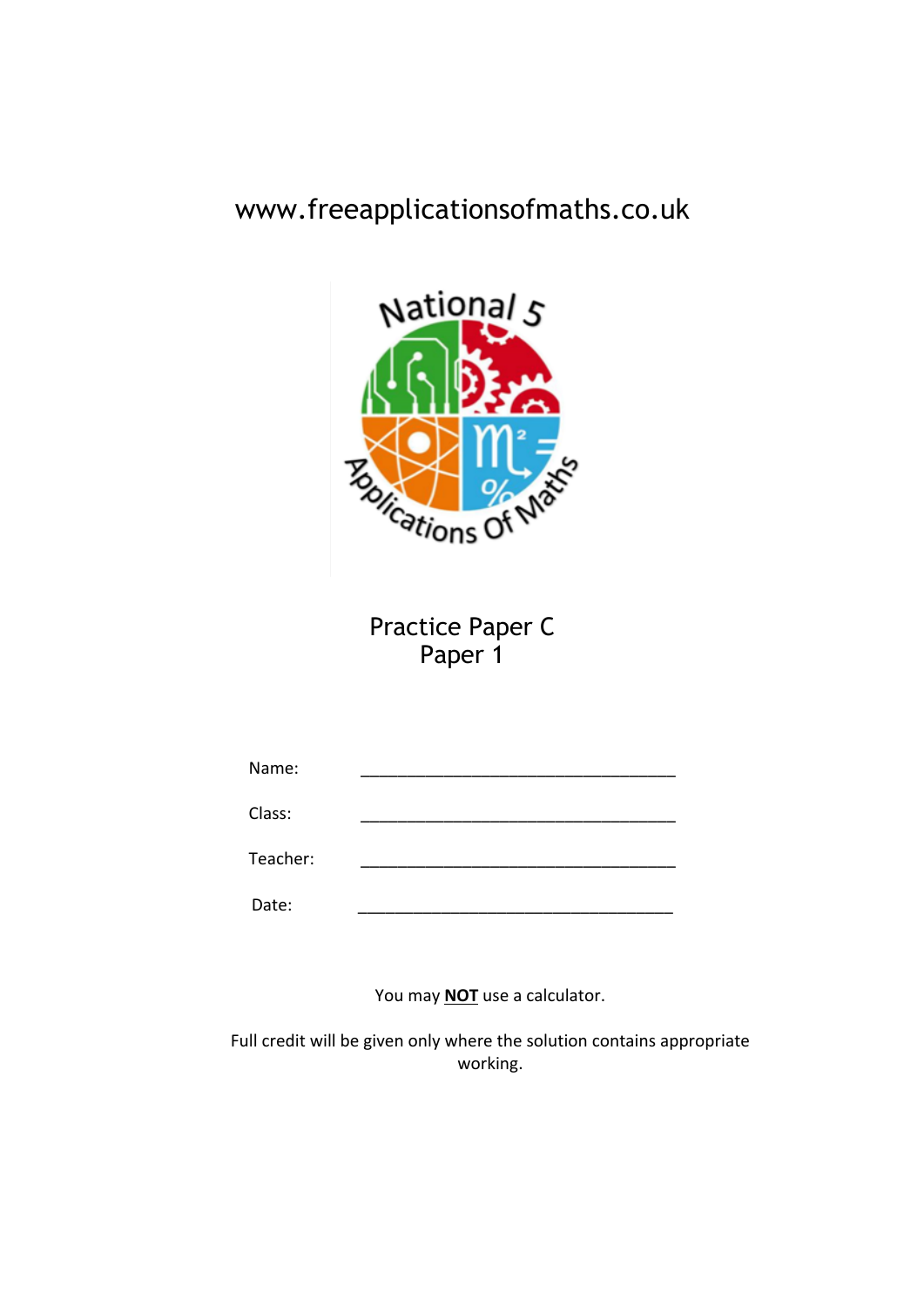## **FORMULAE LIST**

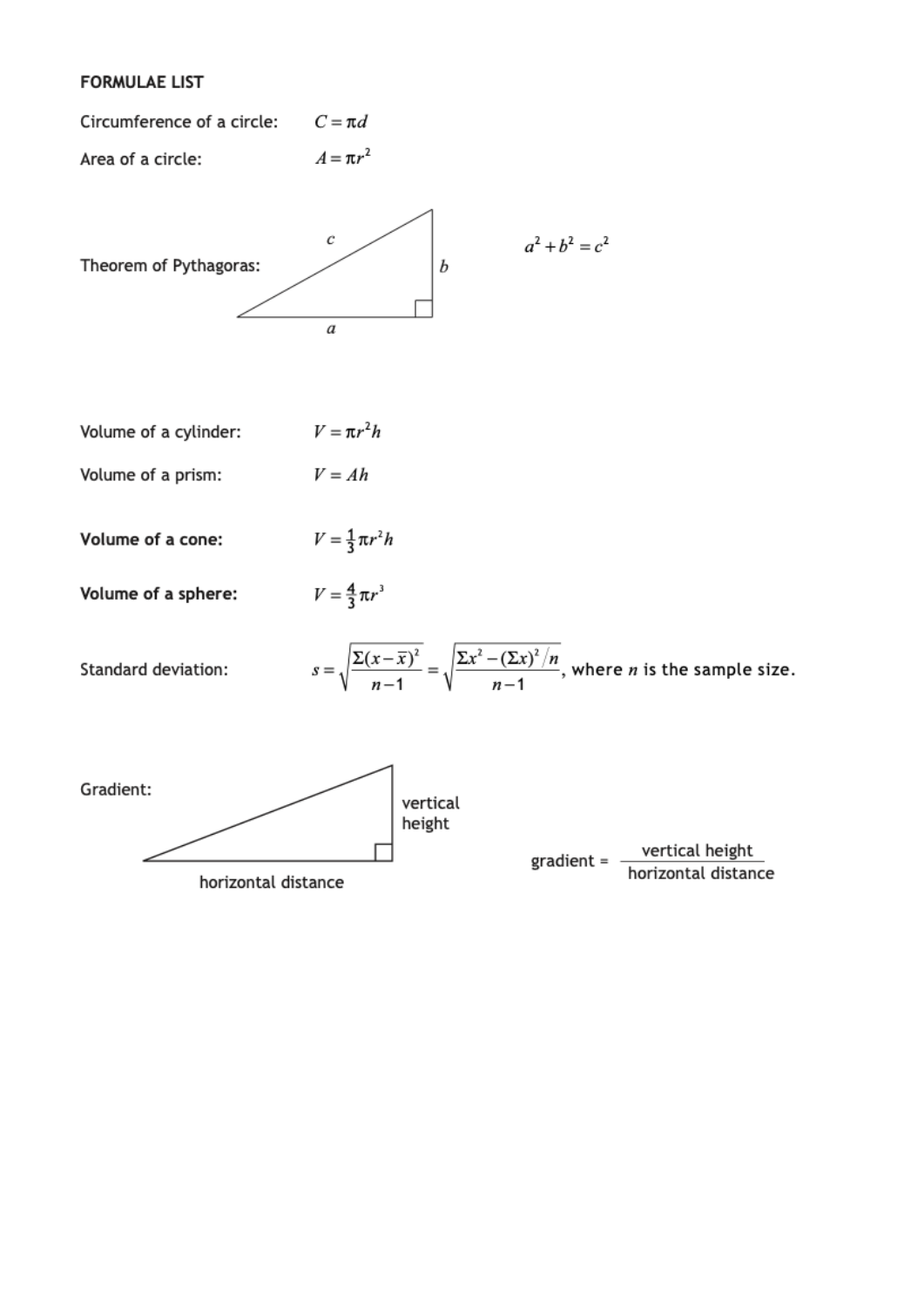**All questions should be attempted**

Do not write in this margin.

*Marks*

**1.** On a sunny day in Dubai, Miss Smith's phone tells her it is 35°C



Mark on the thermometer above the temperature. **1**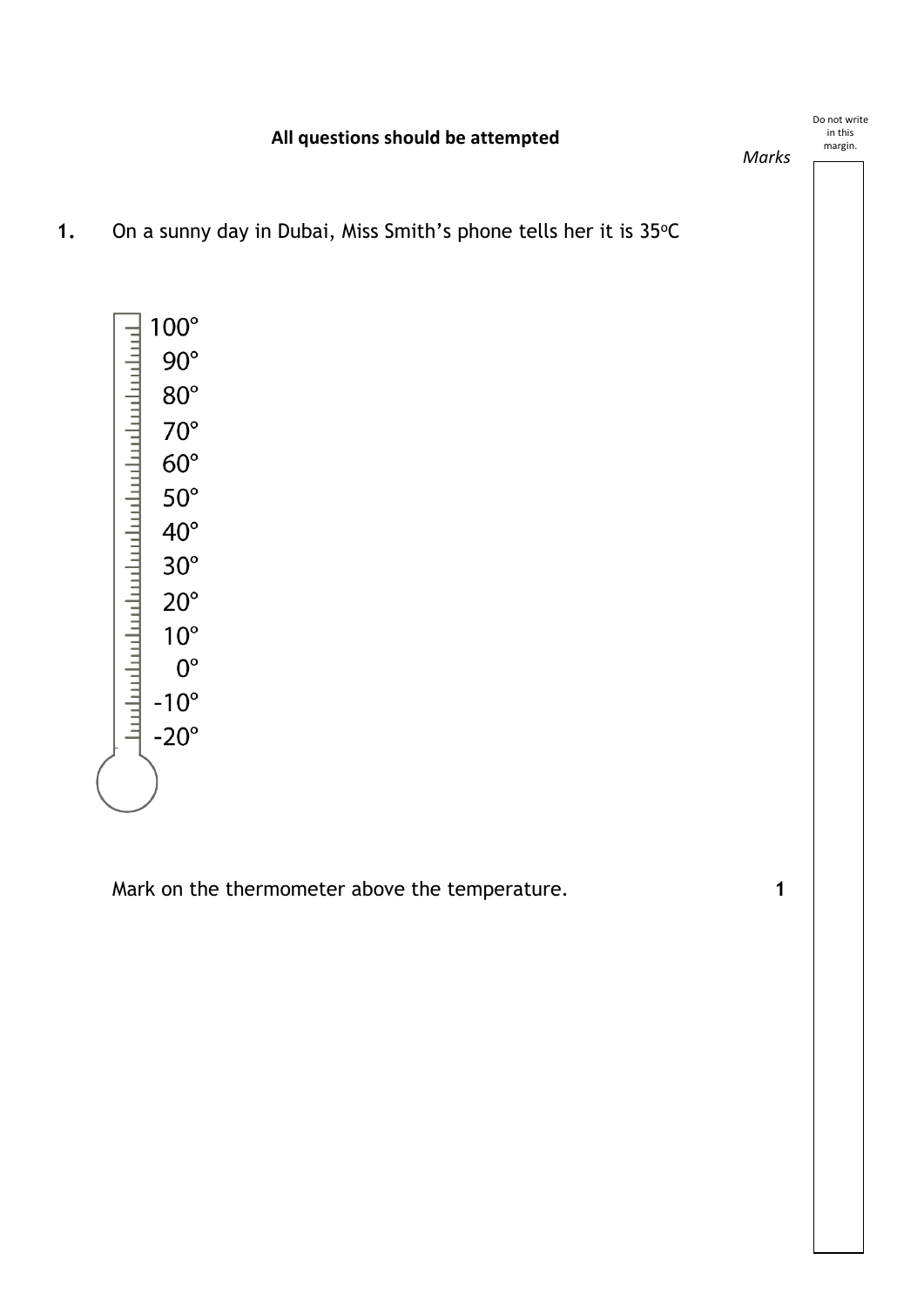**2.** Lucy is going on holiday to Spain for her holidays. She needs to convert £2000 into Euros.

Her mum says that she will give her 2200 euros in exchange for the £2000.

Her bank has an exchange rate of £1 = 1.15 euros. However charge a 5% commission fee after exchange rate has been calculated.

Which is the better deal? 4

*Marks*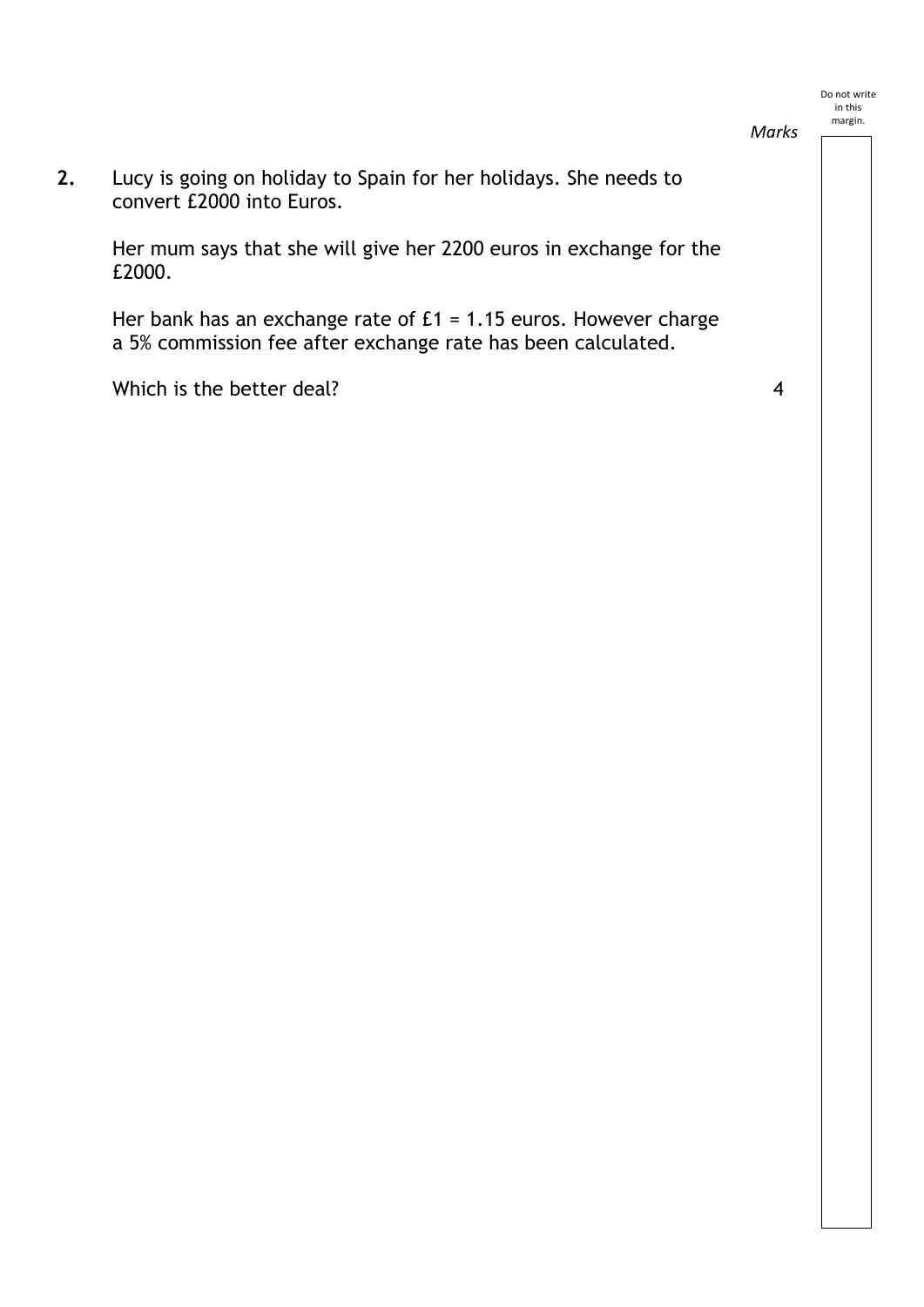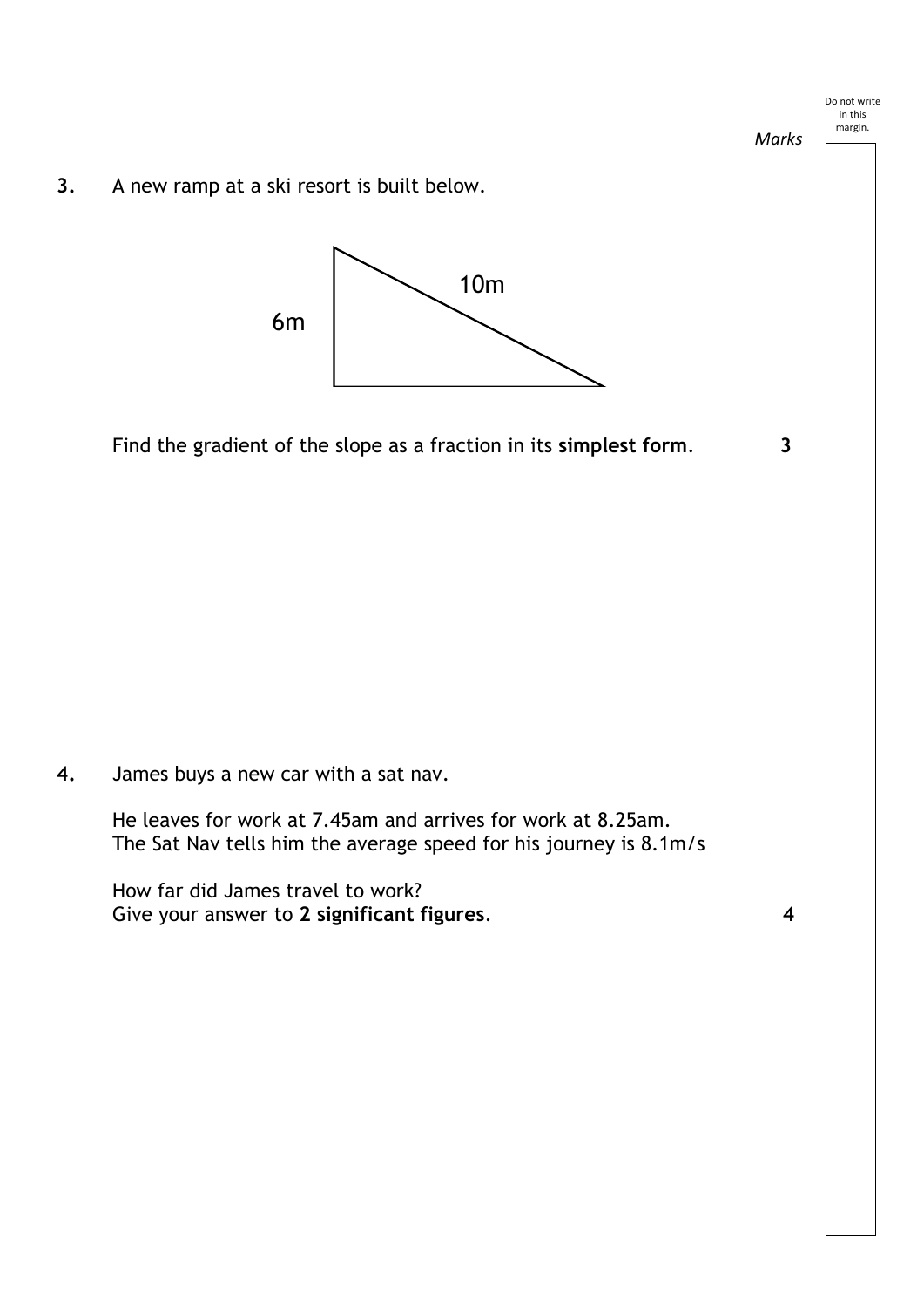**5.** Jade flies from Glasgow to Oslo for a business meeting.

The plane leaves Glasgow at 7.55am. The flight takes 1 hours 35 minutes. Oslo is 1 hour ahead of London. It takes 35 minutes to collect his luggage.

Her company arranges for a driver to collect her from Moscow Airport. At what time should the driver expect to collect Jade? 4

*Marks*

- **6.** A group of students ask people where they prefer to watch TV and films.
	- $\frac{1}{5}$  of people said they prefer the cinema
	- $\frac{2}{9}$  of people said they like to watch it standard television
	- The rest said online streaming services

What fraction of people said an online streaming service? **3**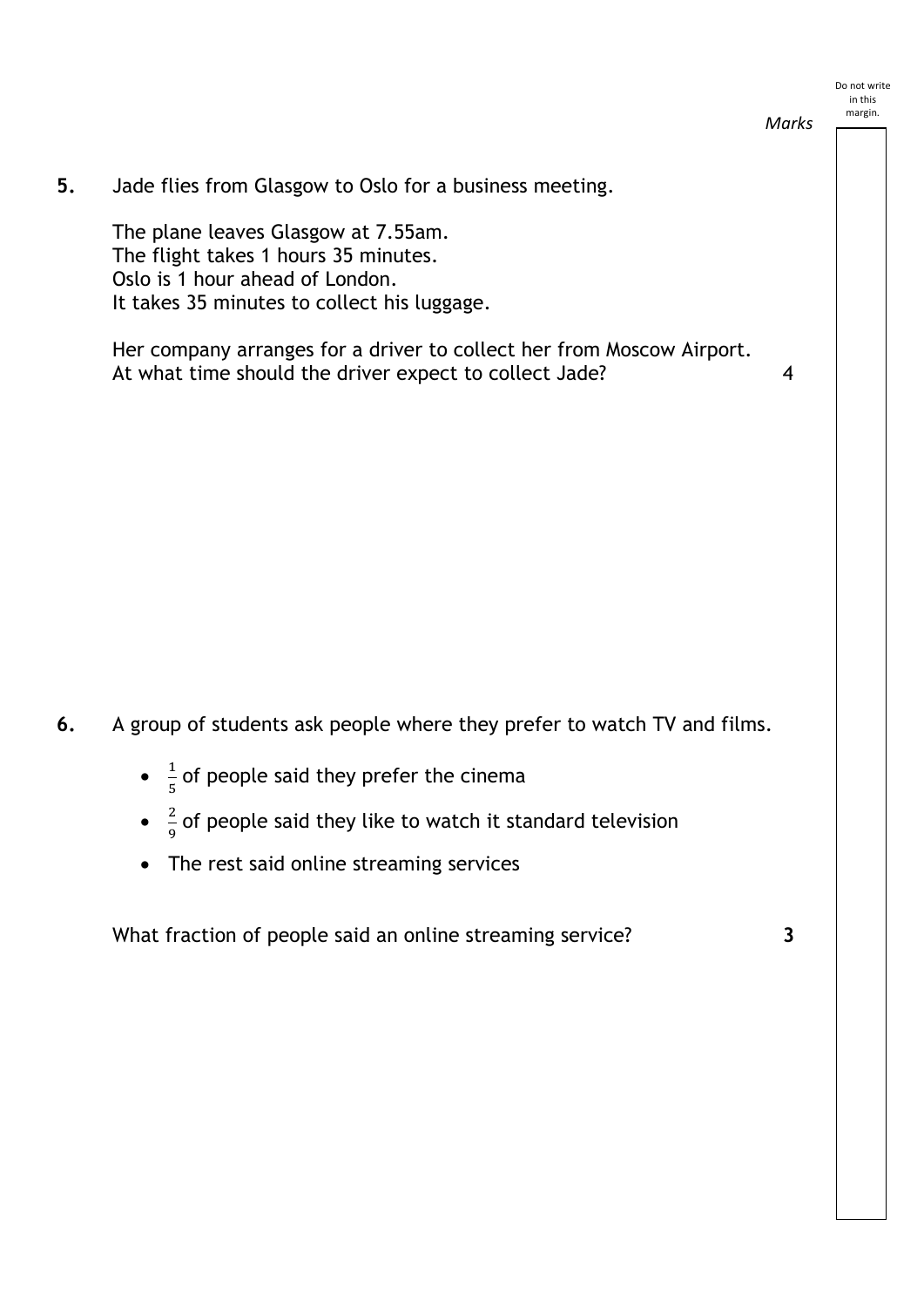**7.** For a survey, a café writes down how many people order certain kinds of drinks in their shop. Tea – 40 Latte – 24 Mocha – 10 a) Write down the ratio of customers ordering Tea, Latte or Mocha in a ratio in its **simplest form**. **1** b) Given that 200 people went to the café today, what percentage ordered either a tea, latte or Mocha? **2** c) 45% of customers ordered a cappuccino. What is the ratio of people ordering cappuccinos to tea in its **simplest form**? 2 Do not write in this margin. *Marks*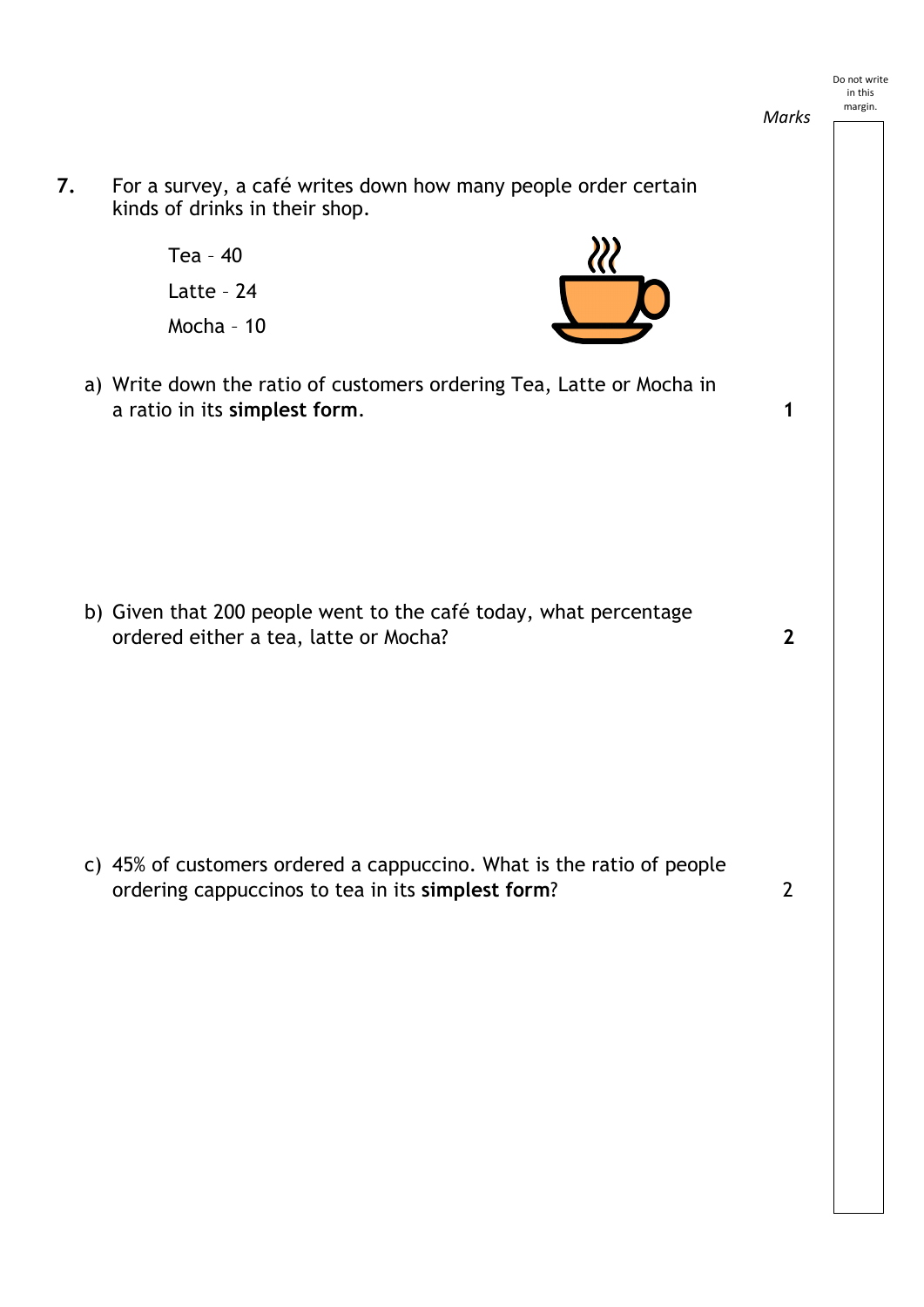*Marks*

**8.** The scores in a class test were recorded on a Stem and Leaf Diagram as shown below.

| 2 2 4<br>3 5 5 8 9<br>4 1 5 6 8 8 8<br>5 3 4 4 5 7 8 9<br>6 0 0 2 3 6 |  |  |  |  |                 |
|-----------------------------------------------------------------------|--|--|--|--|-----------------|
|                                                                       |  |  |  |  | $5$ 6, means 56 |
|                                                                       |  |  |  |  |                 |
|                                                                       |  |  |  |  | $n = 24$        |

Calculate the probability the one of the pupils selected at random got below 40 in the test. **2** 

**9.** Kerri thinks that the answer to the following calculation is 42.1

$$
(5.5 \times 4 - 6.7) \times 2
$$

Is Kerri correct? **2**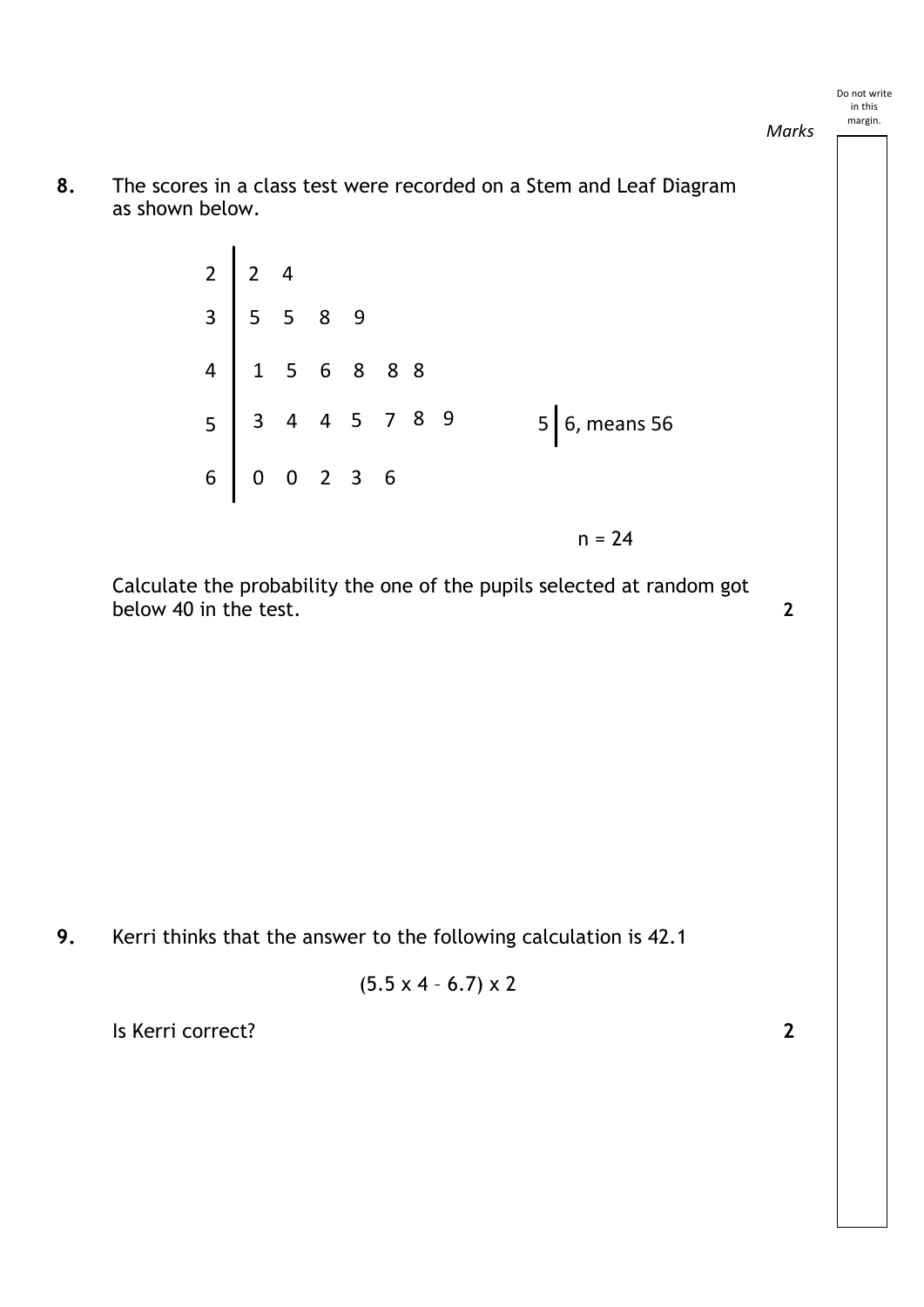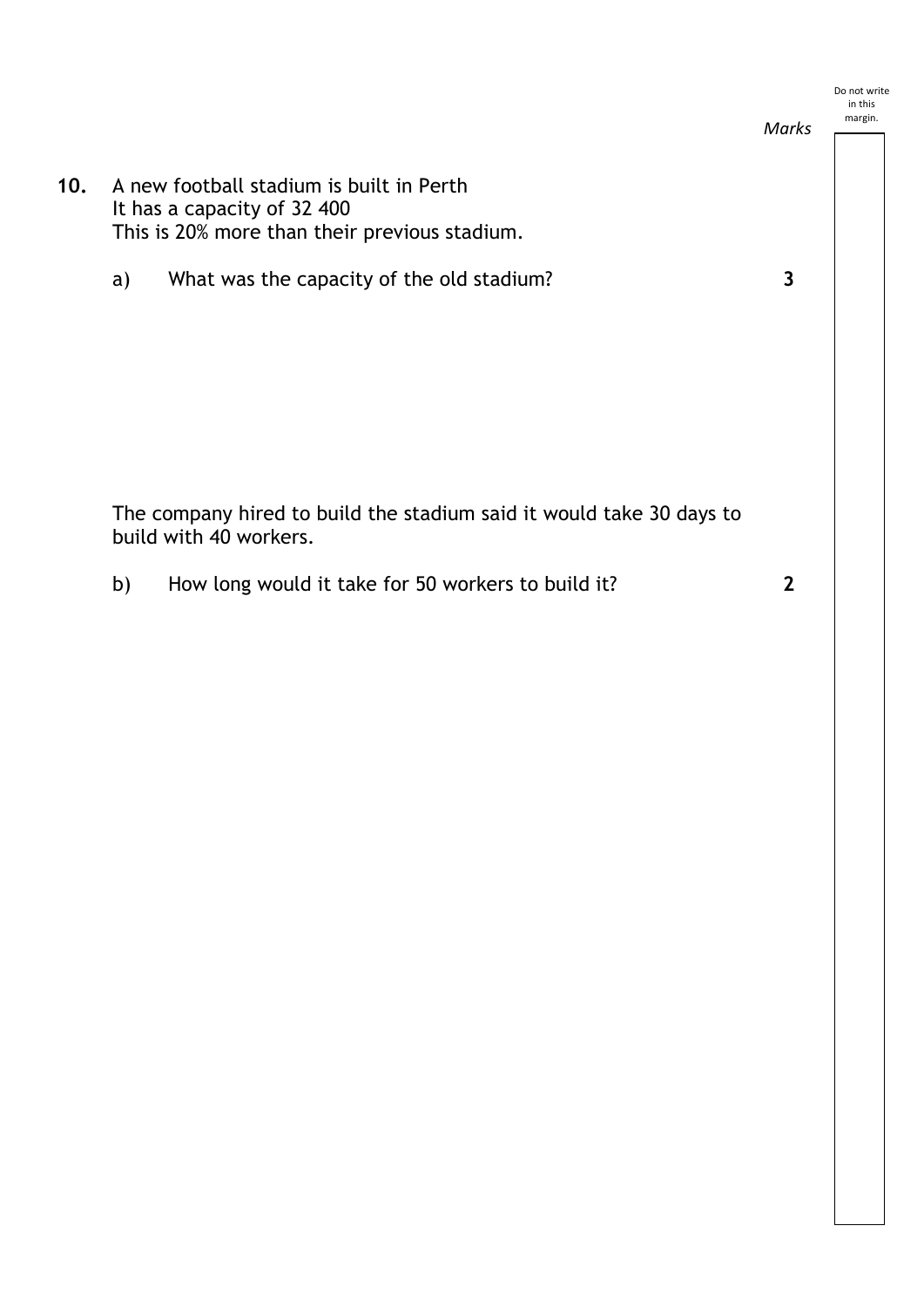*Marks*

**11.** Paul is buying a new TV for his family home and is looking into finance deals.

The shops offers the following for a £960 TV.

- Deposit is  $\frac{1}{8}$  of advertised price.
- 10 payments of 75
- One final payment
- a) What would the final payment for the TV be? **3**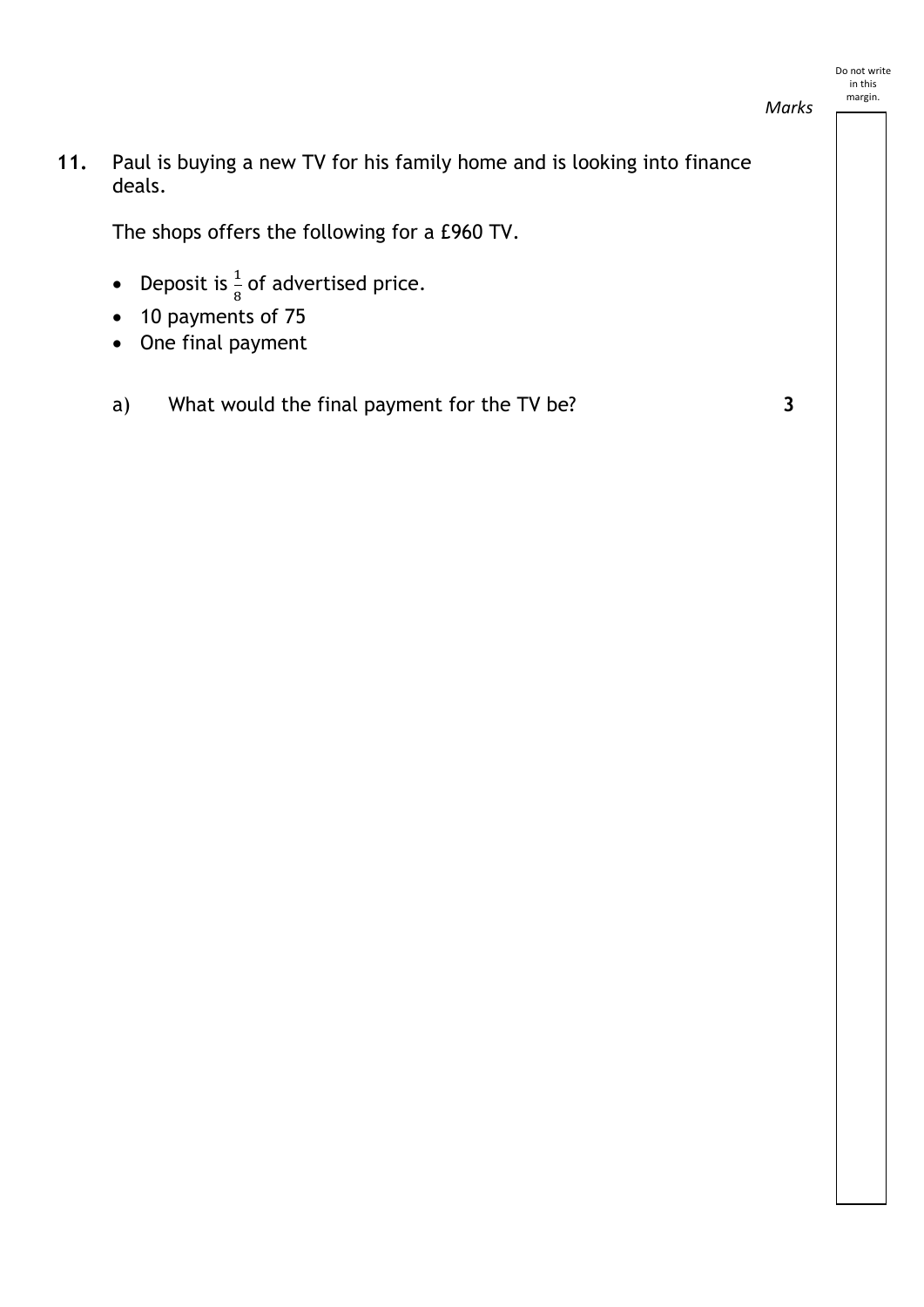

*Marks*

The alternative option is

- Deposit of 15%
- 18 payments of £50

5

6

7

b) Using the alternative option, how much more would Paul have to pay for the TV with this option? **3**

**12.** Heart rates in beats per minute of an exercise class in Larbert is taken and recorded below before the class begins.

| $\overline{\phantom{a}}$ | ັ  | OΟ                    | 04 |   | $-0$<br>ኃŏ |
|--------------------------|----|-----------------------|----|---|------------|
| 6<br>v,                  | ບບ | $\sim$ $\prime$<br>סכ | ⊾  | ິ | ບບ         |

a) Complete the stem and leaf diagram on the chart below. **2**